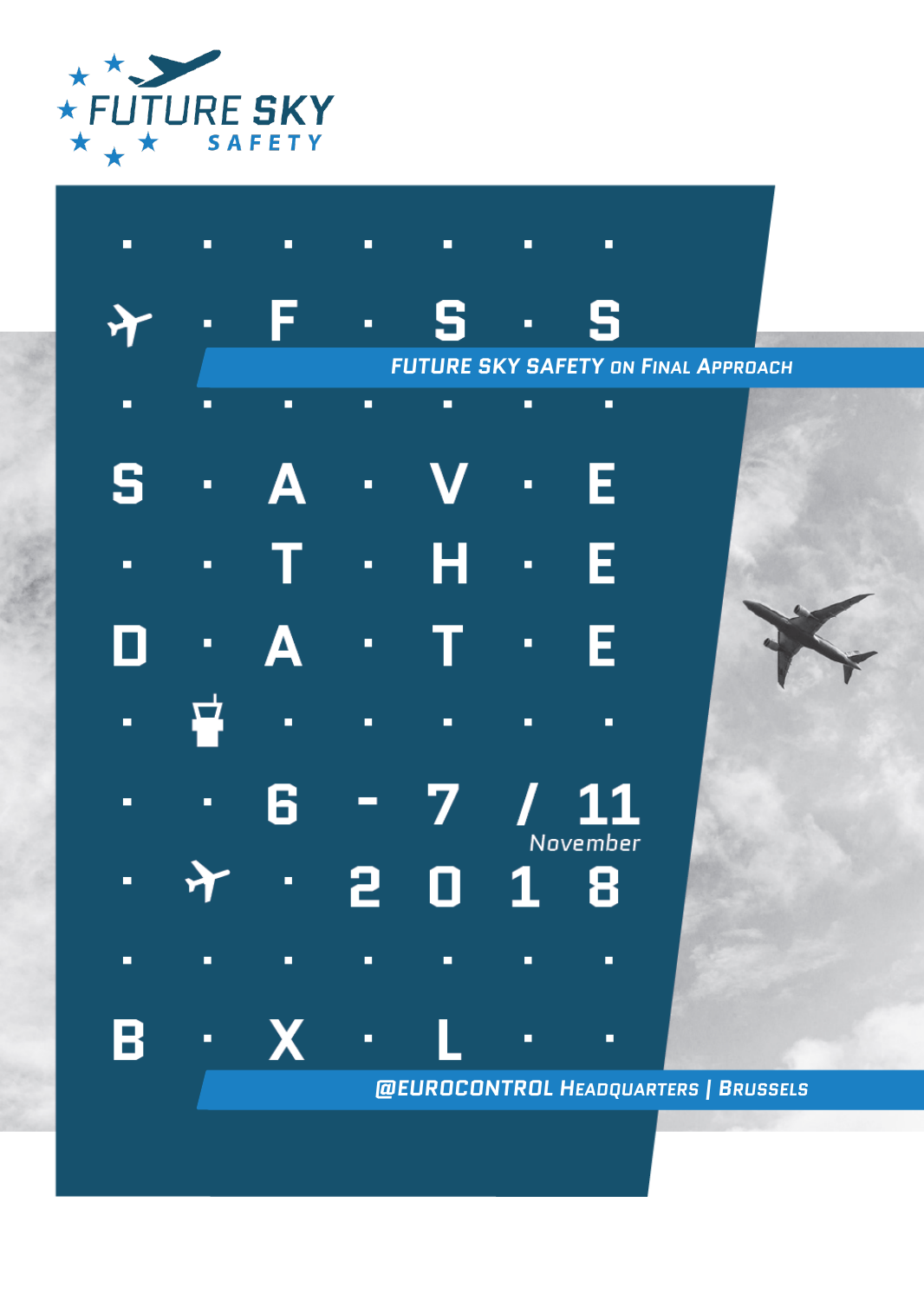![](_page_1_Picture_0.jpeg)

## *FUTURE SKY SAFETY ON FINAL APPROACH – DAY 1*

| 10:00 | <b>WELCOME</b>                                                                           | <b>EUROCONTROL</b>                                                      |
|-------|------------------------------------------------------------------------------------------|-------------------------------------------------------------------------|
| 10:10 | Introductory remarks                                                                     | <b>INEA</b><br>Daniele Violato                                          |
| 10:30 | <b>Future Sky</b>                                                                        | <b>EREA FUTURE Sky Board</b><br>Laurent Leylekian (ONERA)               |
| 10:50 | <b>Future Sky Safety Programme</b>                                                       | <b>NLR</b><br><b>Michel Piers</b>                                       |
|       | <b>P3: Solutions for runway excursions</b>                                               |                                                                         |
| 11:10 | A pilot's view on the runway excursion problem                                           | KLM (retired), Safe-Runway GmbH<br>Capt. Rob van Eekeren                |
| 11:40 | Overview of the project and technical results                                            | <b>NLR</b><br>Peter van der Geest                                       |
| 12:00 | <b>COFFEE BREAK</b>                                                                      |                                                                         |
| 12:20 | Using the results of P3 in reducing the runway excursion risk                            | <b>NLR</b><br>Peter van der Geest                                       |
| 12:40 | Questions & answers                                                                      | <b>Chair: NLR</b>                                                       |
| 13:00 | <b>LUNCH</b>                                                                             |                                                                         |
|       | P4: Total system risk assessment                                                         |                                                                         |
| 14:10 | Data4Safety: A partnership for a [big] data driven aviation<br>safety analysis in Europe | <b>EASA</b><br><b>EASA</b><br><b>Erick Ferrandez</b><br>Leopold Virolez |
| 14:40 | Overview of the project and technical results                                            | <b>NLR</b><br><b>Wilfred Rouwhorst</b>                                  |
| 15:00 | Backbone Models supporting a Total Safety Assessment<br>inside the Air Transport System  | <b>ONERA</b><br><b>Pierre Bieber</b>                                    |
| 15:40 | Questions & answers                                                                      | <b>Chair: NLR</b>                                                       |
| 16:00 | Partnering event - Visit to the poster area                                              |                                                                         |
| 16:45 | END OF 1 <sup>ST</sup> DAY                                                               |                                                                         |

*VENUE*

**6-7 OF NOVEMBER, 2018 | EUROCONTROL HEADQUARTERS** Rue de la Fusée 96, Brussels 1130 (Belgium)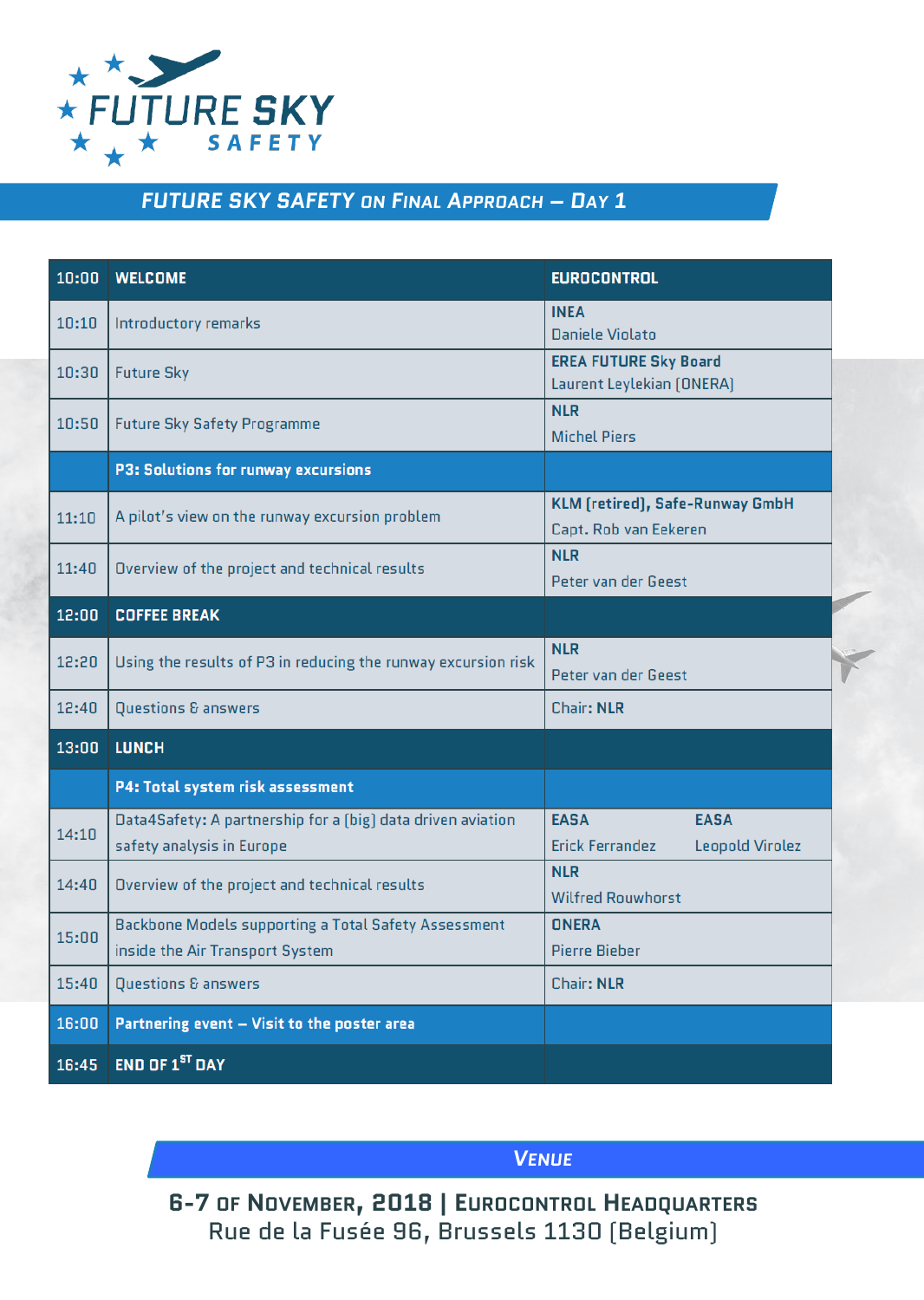![](_page_2_Picture_0.jpeg)

## *FUTURE SKY SAFETY ON FINAL APPROACH – DAY 2*

|       | 09:00 WELCOME                                                 | <b>NLR</b>                                  |
|-------|---------------------------------------------------------------|---------------------------------------------|
|       | P5: Resolving the organisational accident                     |                                             |
| 09:10 | Raising our game in organisational safety management          | <b>EUROCONTROL</b>                          |
|       |                                                               | <b>Barry Kirwan</b>                         |
| 09:30 | The Luton Safety Stack, improving safety and efficiency       | <b>Luton Airport</b><br>EasyJet             |
|       |                                                               | <b>Liam Bolger</b><br><b>Dave Cross</b>     |
| 10:00 | Insights from a Safety Culture Survey of a global airline     | <b>KLM</b>                                  |
|       |                                                               | Jaap van den Berg                           |
| 10:20 | Ensuring the right safety view at the top $-$ Executive-level | <b>Deep Blue</b>                            |
|       | <b>Safety Dashboards</b>                                      | Carlo Valbonesi                             |
| 10:35 | Questions & answers                                           | <b>Chair: EUROCONTROL</b>                   |
| 10:45 | <b>COFFEE BREAK</b>                                           |                                             |
|       | P6: Human performance envelope                                |                                             |
|       | Human Factors challenges on the flight-deck                   | <b>FAA</b>                                  |
| 11:00 |                                                               | <b>Kathy Abbott</b>                         |
| 11:30 | Graceful degradation in ATM and the Human Performance         | <b>NASA</b>                                 |
|       | Envelope                                                      | <b>Tamsyn Edwards</b>                       |
| 12:00 | Overview of the project and technical results                 | <b>DLR</b>                                  |
|       |                                                               | <b>Matthias Wies</b>                        |
| 12:20 | Development of new cockpit interfaces                         | Lufthansa                                   |
|       |                                                               | <b>Carsten Schmidt-Moll</b>                 |
| 12:40 | Development of a Smart Vest for real-time measurements of     | <b>CSEM</b>                                 |
|       | physiological data                                            | <b>Josias Wacker</b>                        |
| 13:00 | <b>Questions &amp; answers</b>                                | <b>Chair: DLR</b>                           |
| 13:10 | <b>LUNCH</b>                                                  |                                             |
|       | P7: Mitigating risks of fire, smoke and fumes                 |                                             |
| 14:20 | Overview of the project and technical results                 | <b>ONERA</b>                                |
|       |                                                               | <b>Eric Deletombe</b>                       |
| 14:40 | <b>Cabin Air Quality</b>                                      | <b>EMBRAER</b>                              |
|       |                                                               | <b>Ricardo Reis</b>                         |
| 15:00 | Material solutions to mitigate fire, smoke and fumes in the   | <b>DLR</b><br><b>VZLU</b>                   |
|       | cabin environment                                             | <b>Frantisek Martaus</b><br>Martin Liebisch |
| 15:30 | Questions & answers                                           | <b>Chair: ONERA</b>                         |
| 15:40 | Wrap up                                                       | <b>NLR</b>                                  |
|       |                                                               | <b>Michel Piers</b>                         |
| 16:00 | END OF 2 <sup>nd</sup> DAY                                    |                                             |

*VENUE*

**6-7 OF NOVEMBER, 2018 | EUROCONTROL HEADQUARTERS** Rue de la Fusée 96, Brussels 1130 (Belgium)